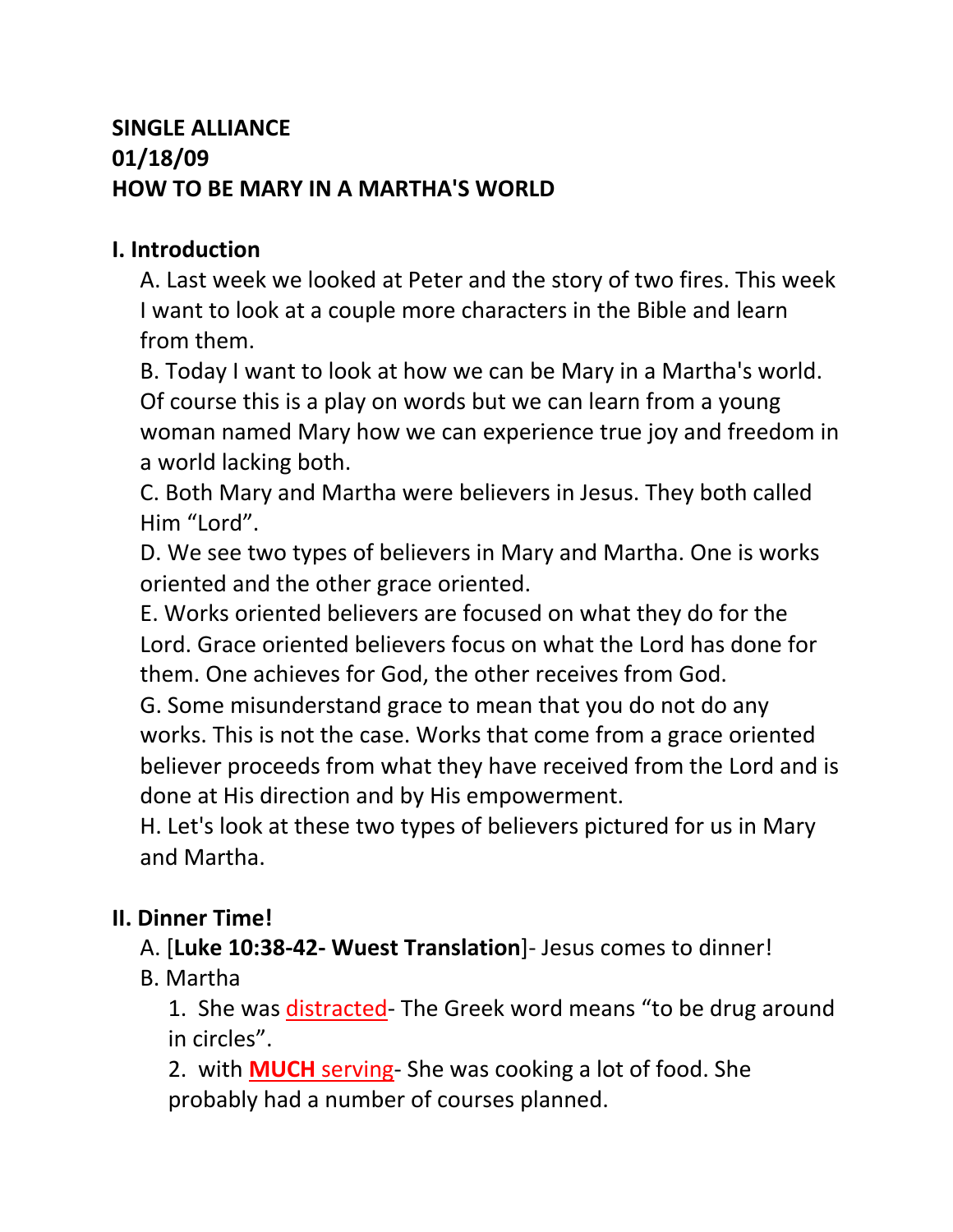3. She was upset with the Lord because He did not recognize nor was He sufficiently impressed with how hard she was working and or with the grandeur of her preparations. "Lord do you not care?" 4. She expected others to get in line and fulfill her plans- "Tell Mary to help me!"

5. She caught nothing of what Jesus had been saying because of her work.

C. Mary

1. She had sat herself at the Lord's feet- She was at rest and submitted herself to learn from Jesus at His feet.

2. She was listening and hanging on every word Jesus was saying. D. Jesus

1. He was ministering the Word

2. He gently rebuked Martha for being so worked up about so many things

3. He said few things were necessary and really only one. There is only one main dish necessary to nourish. That is the Word of God. 4. He stood up for Mary and said she had chosen the best portion [dish] and He would not allow it to be taken from her.

5. Jesus' Word was the main dish and **Mary partook of her food before anyone else had theirs**.

E. Martha represents so many Christians today that get so distracted and too busy to hear what Jesus is saying.

F. Reasons why we get too busy

1. We set up our own set of expectations for ourselves and often they are unrealistic. We endeavor to be everything to everyone and never disappoint anyone. We are big people pleasers. 2. We make up our own plans that look and sound good. Human plans tend to grow and become grandiose to match our egos. God's plans are usually very simple. Our plans must be sustained by our own resources. God will not offer His resources for plans He has not approved of. God sustains His plans with His aid.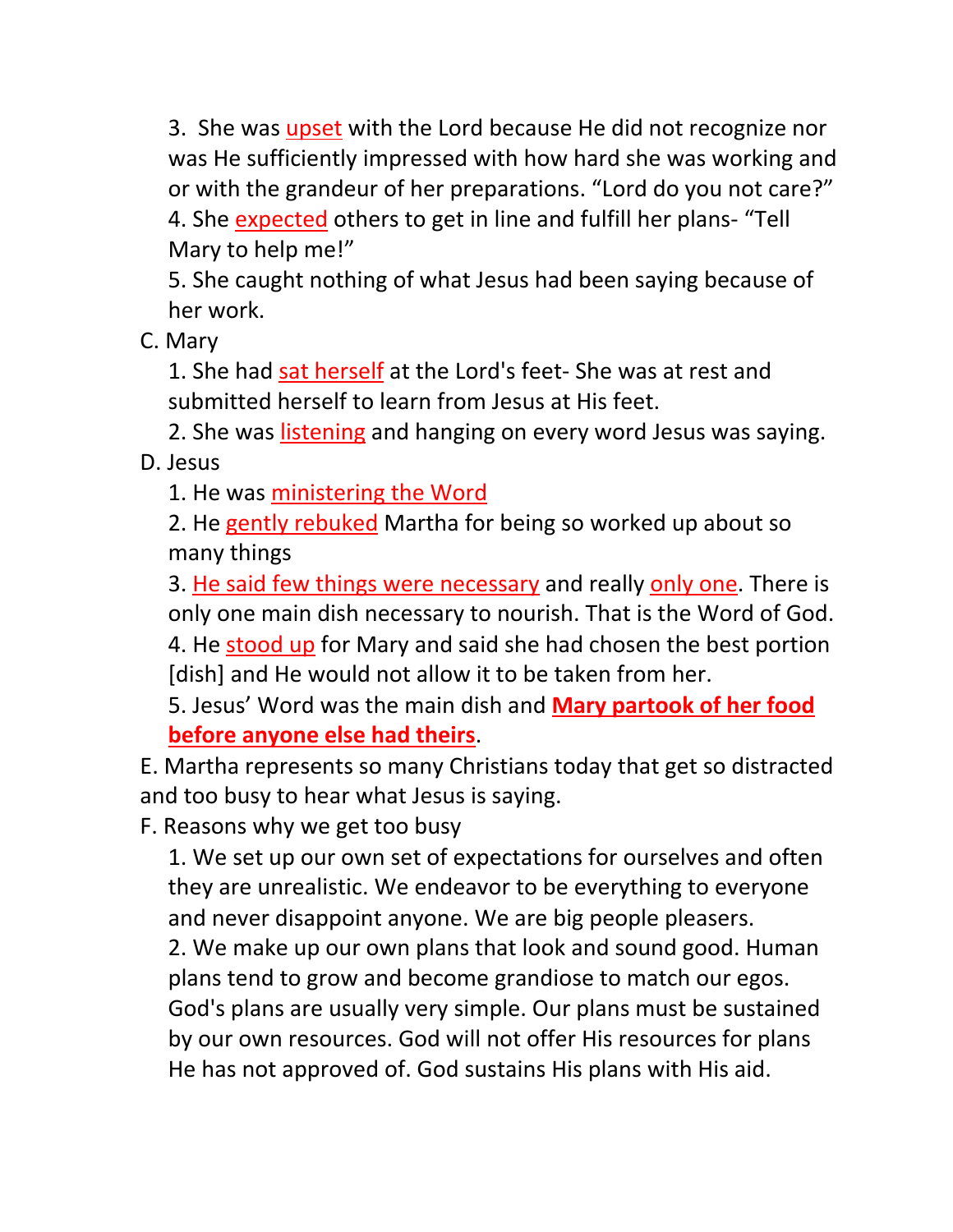3. We get self centered and life becomes all about me, my comfort, my pleasure, my desires.

4. [**Luke 8:14**]- The Word gets choked out by cares- [misguided priorities], riches- [misguided allegiances], and pleasures- [misguided affections] .

G. Jesus is teaching here in this story that the primary focus of a grace oriented believer is to rest first and hear what He is saying and then arise and do the works which are God directed and inspired by Him. These good works will be **God inspired**, **God empowered**, and **God blessed**. They will be works **that last**.

H. Mary took what she received from Jesus and did a lasting good work for the Lord with it.

# **III. The work of Mary**

# A. [**Mark 14:3-9**]

B. Mary came and broke an alabaster box of ointment which was very costly and anointed the Lord's head and feet.

C. Judas and the disciples were not pleased with Mary

D. Mary's receiving from the Lord produced a good and lasting work.

E. Again Jesus stood up for Mary and said

1. Leave her alone- she has done a **GOOD WORK** on me.

2. "She did what she could"- This is a bad and inaccurate translation. The Greek actually says that, "**She is doing what she had previously received**" The word "could" is the Greek word "**prolambano**" which comes from *pro*- before or in advance of; and *lambano*- to receive. Strong's dictionary brings out that this word was used of someone partaking of a meal before anyone else did.

3. What Mary was doing in anointing Jesus came from what she had previously received from Him sitting at His feet. No doubt Jesus was related that His purpose was to die for us and redeem us. She understood and moved to anoint Jesus for His burial. She understood and believed the Lord more than the disciples that